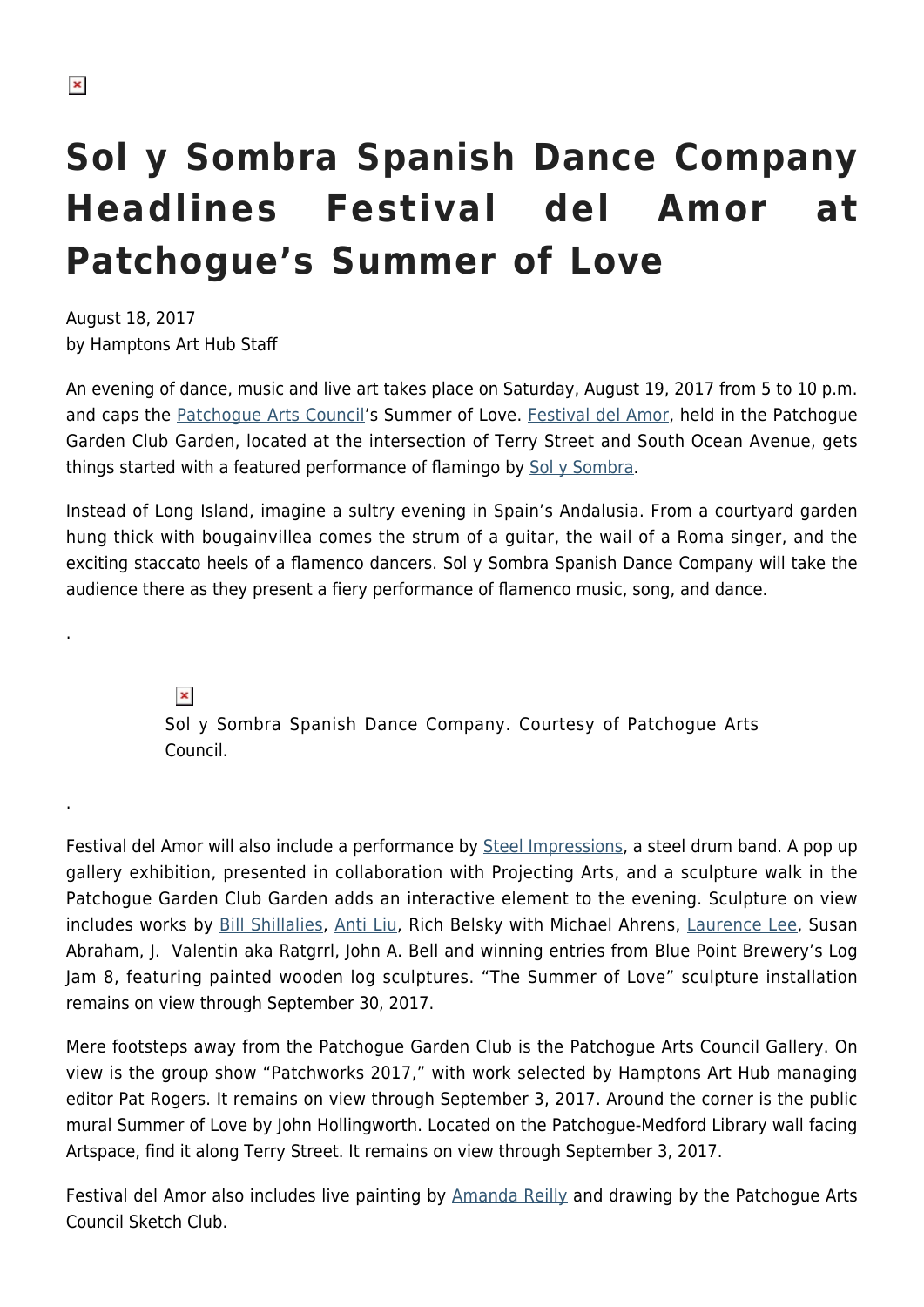$\pmb{\times}$ Amanda Reilly. Courtesy of Patchogue Arts Center.

The family-friendly event features a book reading from 6 to 6:30 p.m. by ["Lost and Found Cat!"](http://www.penguinrandomhouse.com/books/549344/lost-and-found-cat-by-doug-kuntz-and-amy-shrodes-illustrated-by-sue-cornelison/9781524715472/) by co-author Amy Shrodes. The children's book tells the true story that led to the book, which was a New York Times Featured Selection, according to the Patchogue Arts Council. The reading is sponsored by Projecting Arts, which identifies, promotes, and supports artistic expressions within a Latin American context by fostering innovative collaborations throughout the New York Metropolitan area.

> $\pmb{\times}$ "Lost and Found Cat." Courtesy of Patchogue Arts Center.

For some added fun, be on the scene at 9 p.m. for the flash mob event "Freeze with us!" Festival del Amor hosts the first annual Patchogue Freeze where participants are requested to strike a pose for 30 seconds. The event is a co-project of the Patchogue Arts Council, L.I. Against Domestic Violence with the Village of Patchogue and Town of Brookhaven.

Festival del Amor is part of the Patchogue Arts Council's Summer of Love Festival 1967 – 2017, a season-long event celebrating the 50th anniversary of the Summer of Love. For a complete list of Summer of Love events, visit [www.patchoguearts.org.](http://www.patchoguearts.org) In case of rain, Festival del Amor will be held on Sunday, August 20, 2017 from 6 to 10 p.m.

## **Sol y Sombra Spanish Dance Co**

.

.

.

.

Sol y Sombra Spanish Dance Co. was established over 25 years ago to promote the exciting art of Hispanic/Latin music & dance. Under the artistic direction of Maria Loreta, the company presents programs of Flamenco, Spanish Classical & Folk, Mexican, Argentine Tango and Latin Dance styles as well as traditional dances from throughout the Hispanic/Latin world for concert series, arts-ineducation programs, colleges, and cultural and entertainment centers.

Sol y Sombra's members are recognized as outstanding professionals in the field of Hispanic music & dance and have performed extensively both nationally and internationally. In recognition of its quality, value, and achievements. For information, visit www.solysombra.org.

## **Patchogue Arts Council**

The Patchogue Arts Council, Inc., was formed to encourage, support, and promote the arts while